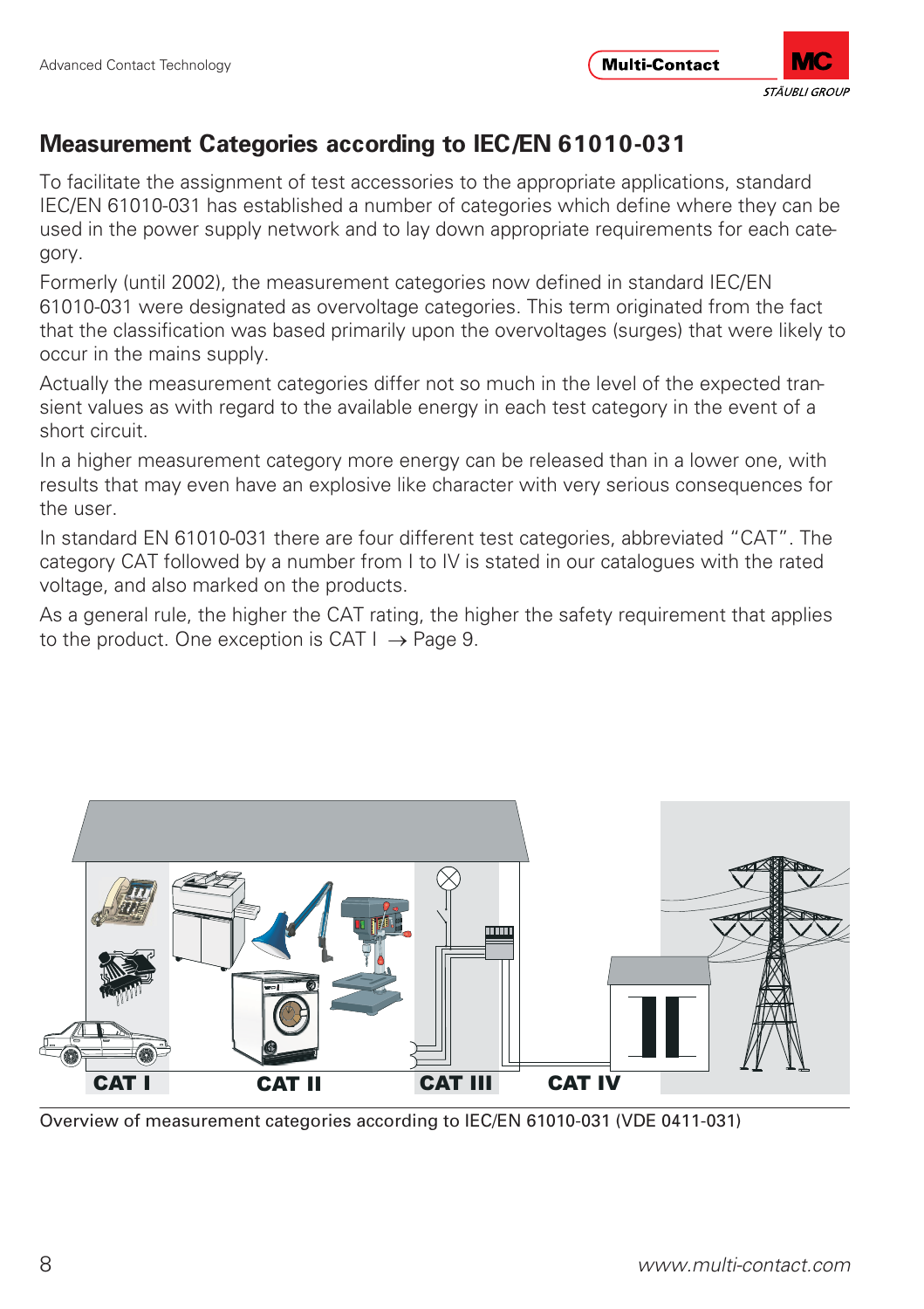# **CAT I**

Applies to test objects that are not connected to the mains. Here, either no overvoltages occur or only quite specific ones which are not, however, specified in the insulation coordination. In order to establish the requirements for this CAT, it is therefore necessary to know what overvoltages can occur.

From now on, CAT I will also include all test objects that cannot be assigned to CAT II to CAT IV. Renaming as 0 or CAT 0 may be considered in future. Example → Page 9

# **CAT II**

Applies to measurements on equipment that is connected to the mains or supplied from the mains without constituting a part of the mains installation. Examples → Page 10

## **CAT III**

Applies to measurements inside the house or building installation.  $Examples \rightarrow Page 10$ 

## **CAT IV**

Applies to measurements at the supply source of the installation (input side). Example → Page 11

#### **Measurement Category CAT I**

Inside battery-operated electronic equipment or inside devices in which voltages are generated.



Example: Measurement in motor vehicle (here with automobile fuse adapter PA2-5X0,65/B4)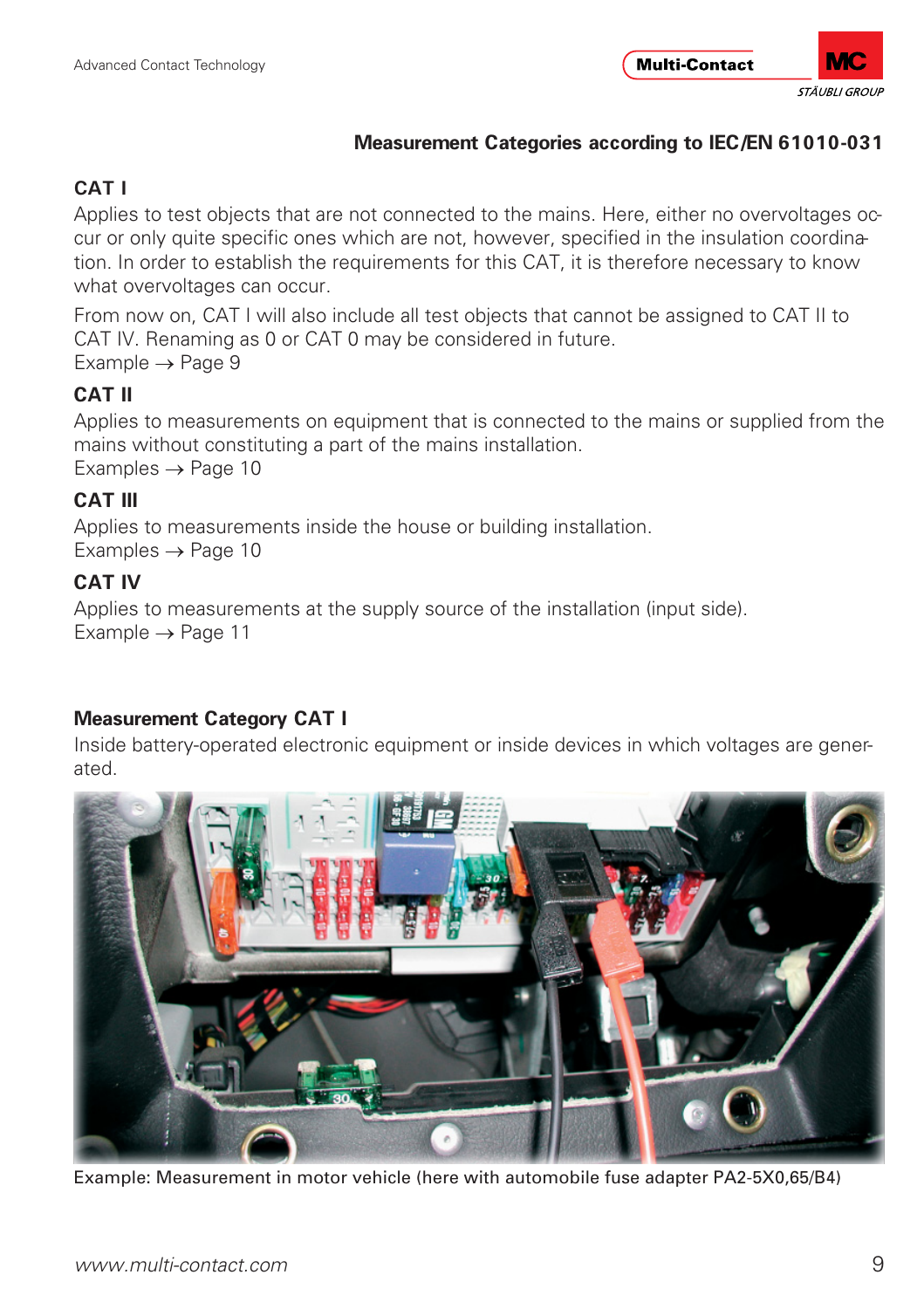

#### **Measurement Category CAT II**

Electrical equipment between appliance and power socket, or inside electrical equipment such as domestic appliances (Repair shops).



Examples: Electrical laboratory in training establishment and test connection in electronic device

#### **Measurement Category CAT III**

Installations in buildings, contactors, protective devices, switches, power sockets (electricians).



Examples: Measurements in fuse boxes and switch boxes